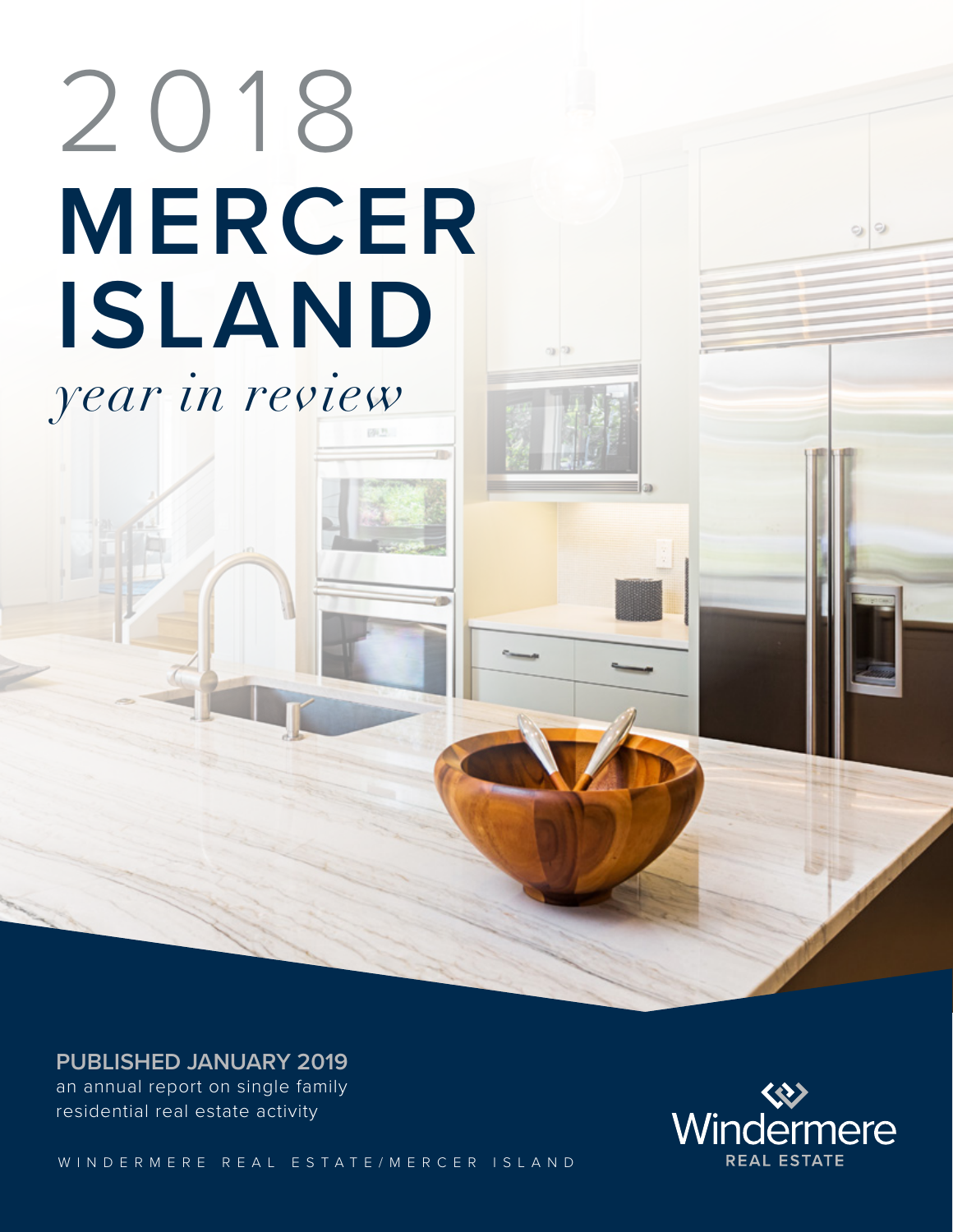#### NEIGHBORHOOD SNAPSHOT

| community           | # $\mathit{sold}$ |                      | avg. $\mathcal S$ per sq ft |                          | avg. days to sell |                   | median sale price |                  | five-year<br>price trend |
|---------------------|-------------------|----------------------|-----------------------------|--------------------------|-------------------|-------------------|-------------------|------------------|--------------------------|
| Northend            | 49                | ↑ 8.9%               | \$686                       | 15.7%                    |                   | 36 32.1%          | \$1,780,000       | $\bigcup$ -7.5%  | 142.4%                   |
| <b>First Hill</b>   | 17                | $\bigcup$ -48.5%     | \$620                       | 13.6%                    | 30                | $\bigcup$ -21.7%  | \$1,550,000       | 1 9.8%           | ↑ 64.9%                  |
| <b>East Seattle</b> |                   | $6$ $\bigcup$ -14.3% |                             | $$584$ $\bigcirc$ -16.2% | 27                | $\bigcup$ -64.0%  | \$1,644,300       | 1 37.0%          | 176.8%                   |
| Westside            | 40                | $9 - 2.4%$           | \$632                       | ↑ 6.6%                   | 61                | $\bigcup$ -37.2%  | \$1,970,000       | $\bigcup$ -10.5% | 141.2%                   |
| Mercerdale          | 19                | $\bigcup$ -5.0%      | \$582                       | 10.6%                    | 21                | $\bigcup$ -48.7%  | \$1,405,000       | 19.3%            | ∩ 99.1%                  |
| Mercerwood          | 13                | $\bigcup$ -38.1%     |                             | $$510$ 12.5%             | 15                | 1 39.0%           | \$1,350,000       | 11.9%            | ↑ 39.1%                  |
| Mid-Island          | 62                | 1 24.0%              |                             | $$594$ 25.5%             | 33                | 1 37.7%           | \$1,540,750       | 12.4%            | ↑ 55.0%                  |
| Eastside            | 24                | $\bigcup$ -42.9%     | \$586                       | 17.9%                    | 70                | ∩ 0.5%            | \$1,790,000       | 10.5%            | ↑ 66.5%                  |
| <b>MI Estates</b>   | 5                 | $\Rightarrow$ 0.0%   | \$578                       | 1 34.8%                  | 8                 | $\bigcirc$ -54.9% | \$1,437,000       | 1 5.7%           | ↑48.5%                   |
| The Lakes           | 3                 | $\bigcirc$ -50.0%    |                             | $$621$ 6.7%              | 14                | 241.7%            | \$2,010,000       | 10.0%            | ↑ 50.8%                  |
| Southend            | 47                | $\bigcup$ -21.7%     | \$539                       | $\bigcirc$ 0.0%          | 24                | $\bigcup$ -38.1%  | \$1,620,000       | 0.11%            | ↑ 52.5%                  |
| <b>ALL ISLAND</b>   | 285               | $\bigcup$ -13.6%     | \$606                       | $($ 11.3%                | 37                | $\bigcup$ -23.6%  | \$1,700,000       | (1) 10.0%        | ∩ 56.7%                  |

#### FIVE YEAR TREND

| year | # $\mathfrak{so}$ ld |                  | avg. $\mathcal S$ per sq ft |        | avg. days to sell |                   | median sale price |       | average sale price |        |
|------|----------------------|------------------|-----------------------------|--------|-------------------|-------------------|-------------------|-------|--------------------|--------|
| 2018 | 285                  | $\bigcup$ -13.6% | \$606                       | 11.3%  | 37                | $\bigcup$ -23.6%  | \$1,700,000       | 10.0% | \$2,059,996        | 10.5%  |
| 2017 | 330                  | 14.2%            | \$544                       | ∩ 9.5% | 48                | ∩ 24.5%           | \$1,546,000       | 17.1% | \$1,865,041        | 13.5%  |
| 2016 | 289                  | $\bigcup$ -12.2% | \$497                       | 10.1%  | 38                | $\bigcirc$ -17.5% | \$1,320,000       | 10.0% | \$1,643,232        | ↑8.2%  |
| 2015 | 329                  | $\bigcup$ -2.7%  | \$451                       | ↑ 8.5% | 47                | $\bigcup$ -32.5%  | \$1,199,500       | 10.6% | \$1,518,164        | ∩ 8.4% |
| 2014 | 338                  | $\bigcup$ -4.2%  | \$416                       | 10.3%  | 69                | 06.0%             | \$1,084,750       | 12.4% | \$1,401,028        | 14.7%  |

#### HISTORIC INTEREST RATES

*30-year fixed-rate mortgage*

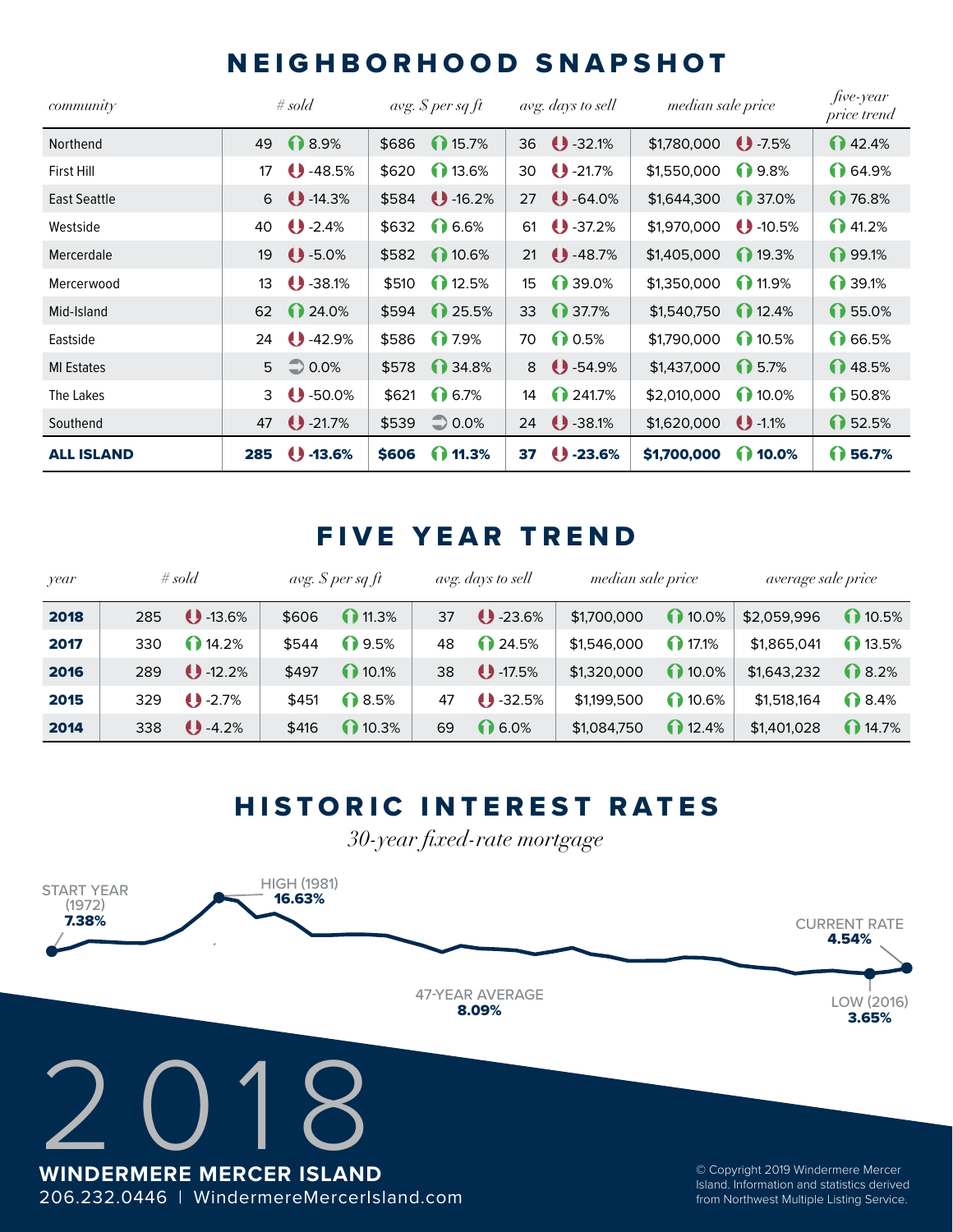*mercer island home values rose* 10% TO A MEDIAN OF *\$1,700,000*

#### ON AVERAGE, HOUSES SOLD IN

37 DAYS





## 2018 *year in review*

The Island, much like the region surrounding it, saw a shift from an ultra-competitive seller's market to a more balanced market as the number of homes for sale increased markedly following a strong spring market. Home values have softened since the peak market of 2018, but still ended the year with a hefty increase over 2017 values.

The number of home sales were down in 2018: 285, as compared to 330 in 2017. Modern, turn-key homes and highly desirable settings were most sought after while those lacking essential attributes were often passed over, ending the year unsold.

Uniquely situated near both the Seattle and Eastside metro areas, the Island has always tended to fare better than most in a transitioning market. Mercer Island's Median Sale Price was up 10.0% to \$1,700,000, while its Average Sale Price was up 10.5% to \$2,059,996. The higher average sale price reflects the impact of luxury home prices at the upper end of the market. The Average price Per Square Foot increased 11.3% to \$606.